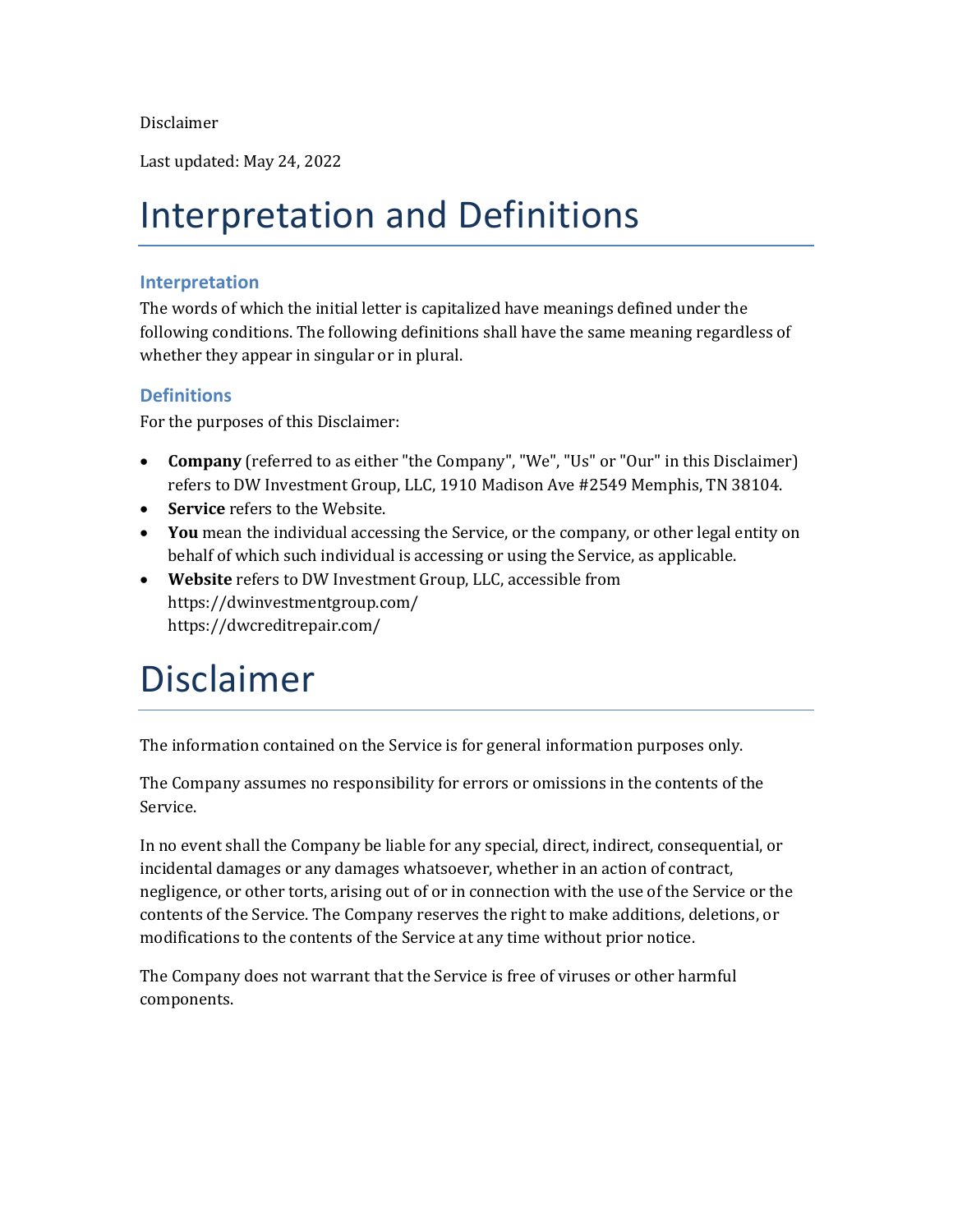# FTC Affiliate Disclaimer

The disclosure that follows is intended to fully comply with the Federal Trade Commission's policy of the United States that requires the Company to be transparent about any and all affiliate relations the Company may have with the Service.

You should assume that some of the links are "affiliate links", a link with a special tracking code.

This means that if You click on an affiliate link and purchase the item, the Company may receive an affiliate commission. This is a legitimate way to monetize and pay for the operation of the Service and the Company gladly reveals its affiliate relationships to You.

The price of the item is the same whether it is an affiliate link or not. Regardless, the Company only recommends products or services the Company believes will add value to users.

Affiliate advertising programs that the Service uses are:

Amazon Services LLC Associates Program As an Amazon Associate, I earn from qualifying purchases. The Company is a participant in the Amazon Services LLC Associates Program, an affiliate advertising program designed to provide a means for sites to earn advertising fees by advertising and linking to Amazon.com or endless.com, MYHABIT.com, SmallParts.com, or AmazonWireless.com. Pages on this Service may include affiliate links to Amazon and its affiliate sites on which the owner of this Service, DW Investment Group, LLC, 1910 Madison Ave #2549 Memphis, TN 38104, will make a referral commission. https://www.myfreescorenow.com/ https://www.creditrepaircloud.com/ https://www.dwstudentloans.com/ https://www.dwstudentloansrepair.com/

#### External LinksDisclaimer

The Service may contain links to external websites that are not provided or maintained by or in any way affiliated with the Company.

Please note that the Company does not guarantee the accuracy, relevance, timeliness, or completeness of any information on these external websites.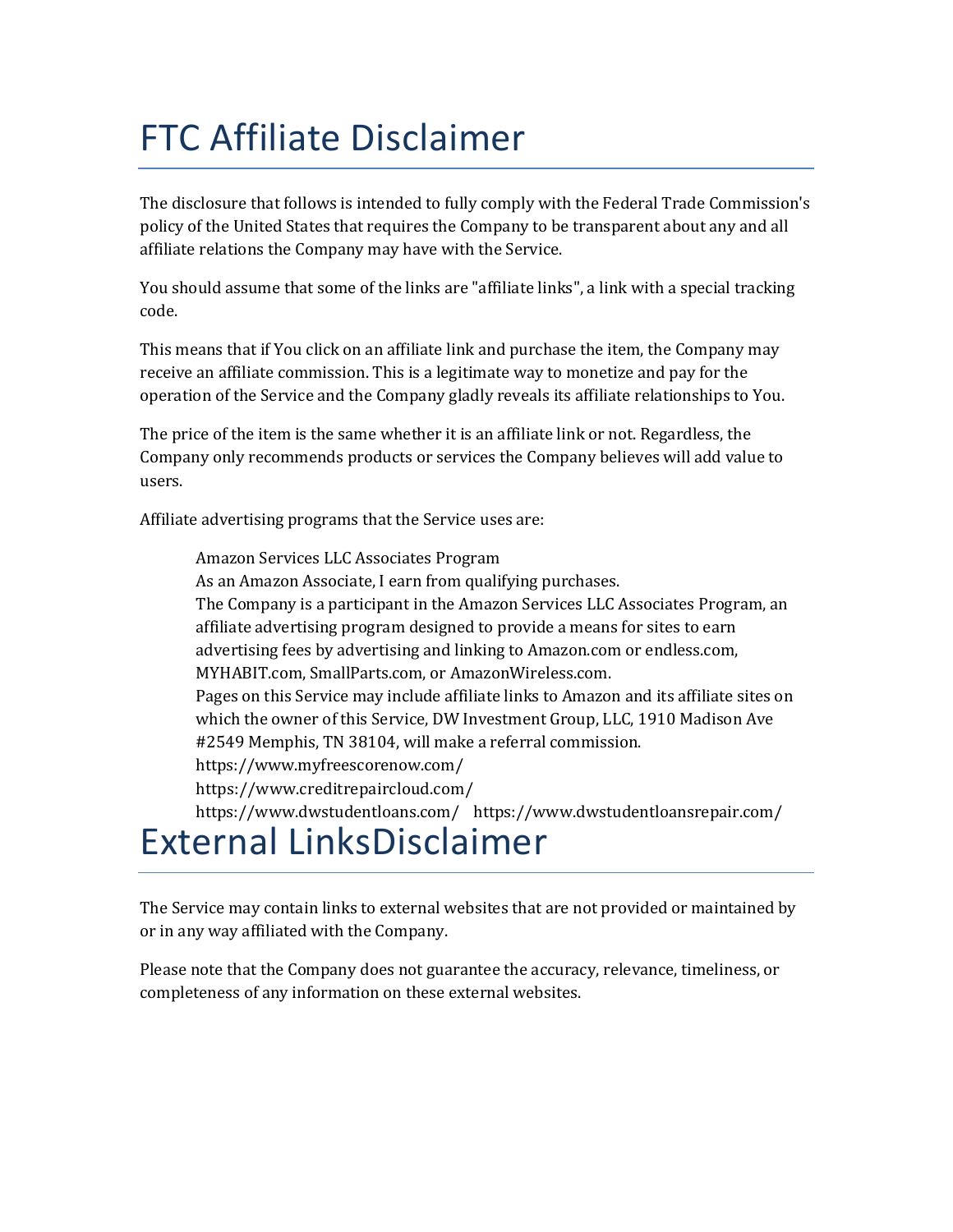# Advertising Disclaimer

Third-party advertisements and links to third-party websites may also appear while using the Service. The Company does not make any representation as to the accuracy or suitability of any of the information contained in those advertisements or websites and does not accept any responsibility or liability for the conduct or content of those advertisements and websites and the offerings made by the third parties.

Third-party advertisements and links to other websites where goods or services are advertised are not endorsements or recommendations by the Company of the third party sites, goods, or services. The Company takes no responsibility for the content of the ads, promises made, or the quality/reliability of the products or services offered in all advertisements.

## Errors and Omissions Disclaimer

The information given by the Service is for general guidance on matters of interest only. Even if the Company takes every precaution to ensure that the content of the Service is both current and accurate, errors can occur. Plus, given the changing nature of laws, rules, and regulations, there may be delays, omissions, or inaccuracies in the information contained on the Service.

The Company is not responsible for any errors or omissions, or for the results obtained from the use of this information.

## Fair Use Disclaimer

The Company may use copyrighted material that has not always been specifically authorized by the copyright owner. The Company is making such material available for criticism, comment, news reporting, teaching, scholarship, or research.

The Company believes this constitutes a "fair use" of any such copyrighted material as provided for in section 107 of the United States Copyright law.

If You wish to use copyrighted material from the Service for your own purposes that go beyond fair use, You must obtain permission from the copyright owner.

## Views Expressed Disclaimer